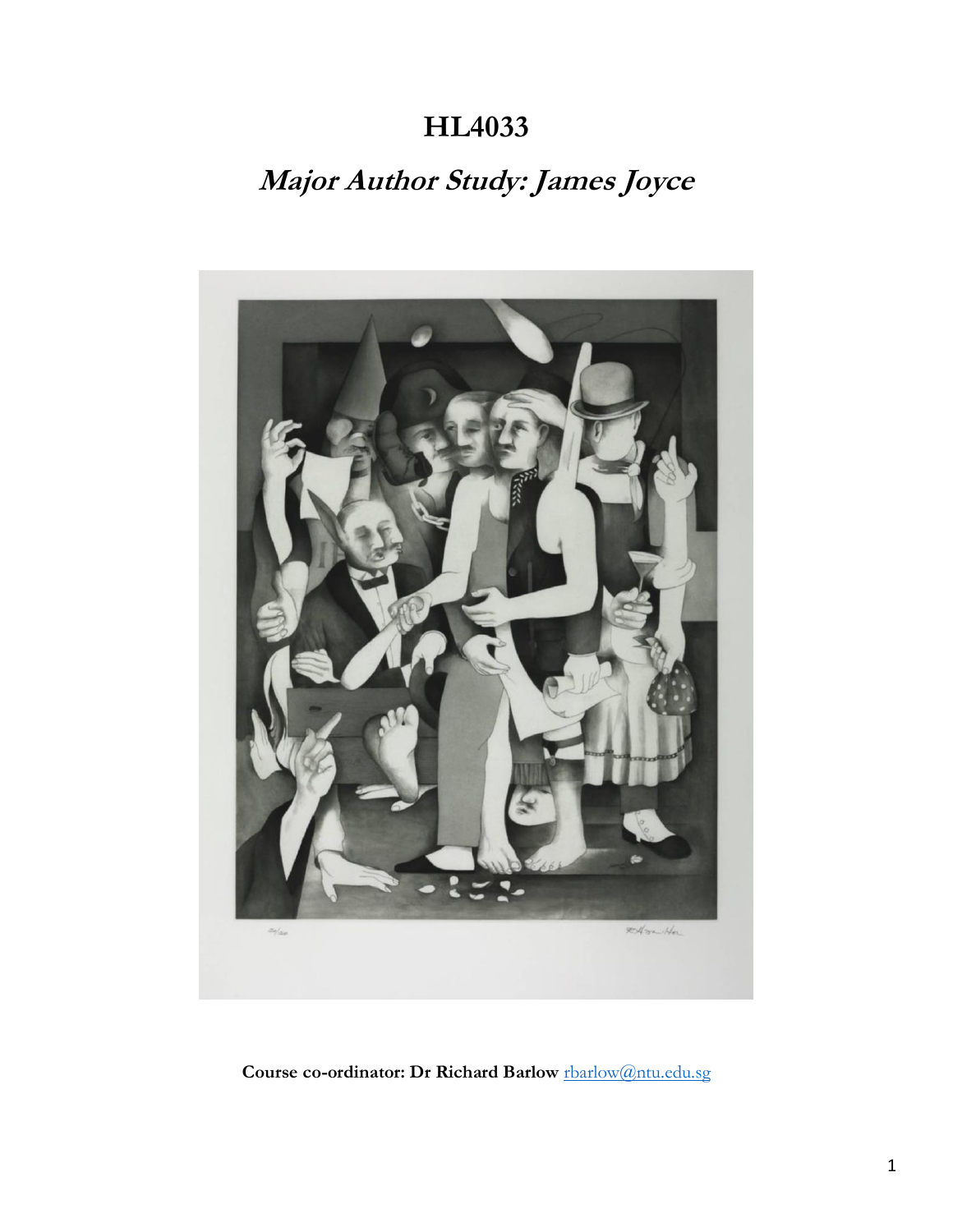"I've put in so many enigmas and puzzles that it will keep the professors busy for centuries arguing over what I meant, and that's the only way of insuring one's immortality" (Joyce, qtd in Ellmann, 251) "Where do you begin in this?" (Stephen Dedalus in Joyce, *Ulysses*, 25)

James Joyce is "the giant of modernism, the genius, the law unto himself" (Williams, 119) and his 1922 text *Ulysses*, set on one day (and night) in June 1904, is "the greatest novel of the [twentieth] century" (Burgess, n.p.). In addition to studying the entirety of *Ulysses*, **Major Author Study: James Joyce** covers Joyce's masterpiece in the contexts of Irish history, European culture, and Literary Modernism. The course takes an episode by episode approach to *Ulysses*, examining the Homeric parallels and intertextual connections of the text, the individual styles of the work (such as 'Gigantism', 'Hallucination', and 'Catechism'), the presentation of the workings of the human body and the city, the developments of the central characters, and the internal networks and structures of the work. Special emphasis is placed the ingenious textual tricks and techniques Joyce creates in order to meet the demands of the various sections. The course will look at the composition, publication and reception of *Ulysses* and at the main modes of interpretation (Marxist, Postcolonial, and Feminist among others) that have been applied to it.

*Ulysses* is a considerable challenge for the reader, a "chaffering allincluding mostfarraginous chronicle" (Joyce, *Ulysses*, 402), consisting of "enormous bulk and more than enormous complexity." (Joyce, *Letters*, 146). However, it is also moving, profound, very funny, and extremely rewarding. For Stephen Dedalus, literature contains "the eternal affirmation of the spirit of man" (Joyce, *Ulysses*, 620). **Major Author Study: James Joyce** offers an odyssey through one of the great achievements of European culture.

#### **References:**

Burgess, Anthony. Cover quote, Joyce, James. *Ulysses* (Penguin Modern Classics edition). London: Penguin, 2015. Ellmann, Richard. *James Joyce.* Rev. ed. New York: Oxford University Press, 1982. Joyce, James. *Letters*. Edited by Stuart Gilbert. New York: Viking Press, 1957. Joyce, James. *Ulysses* (The 1922 Text). Edited by Jeri Johnson. 1922 text. Oxford: Oxford University Press, 1993.

Williams, Trevor L. *Reading Joyce Politically*. Gainesville: University of Florida Press, 1997.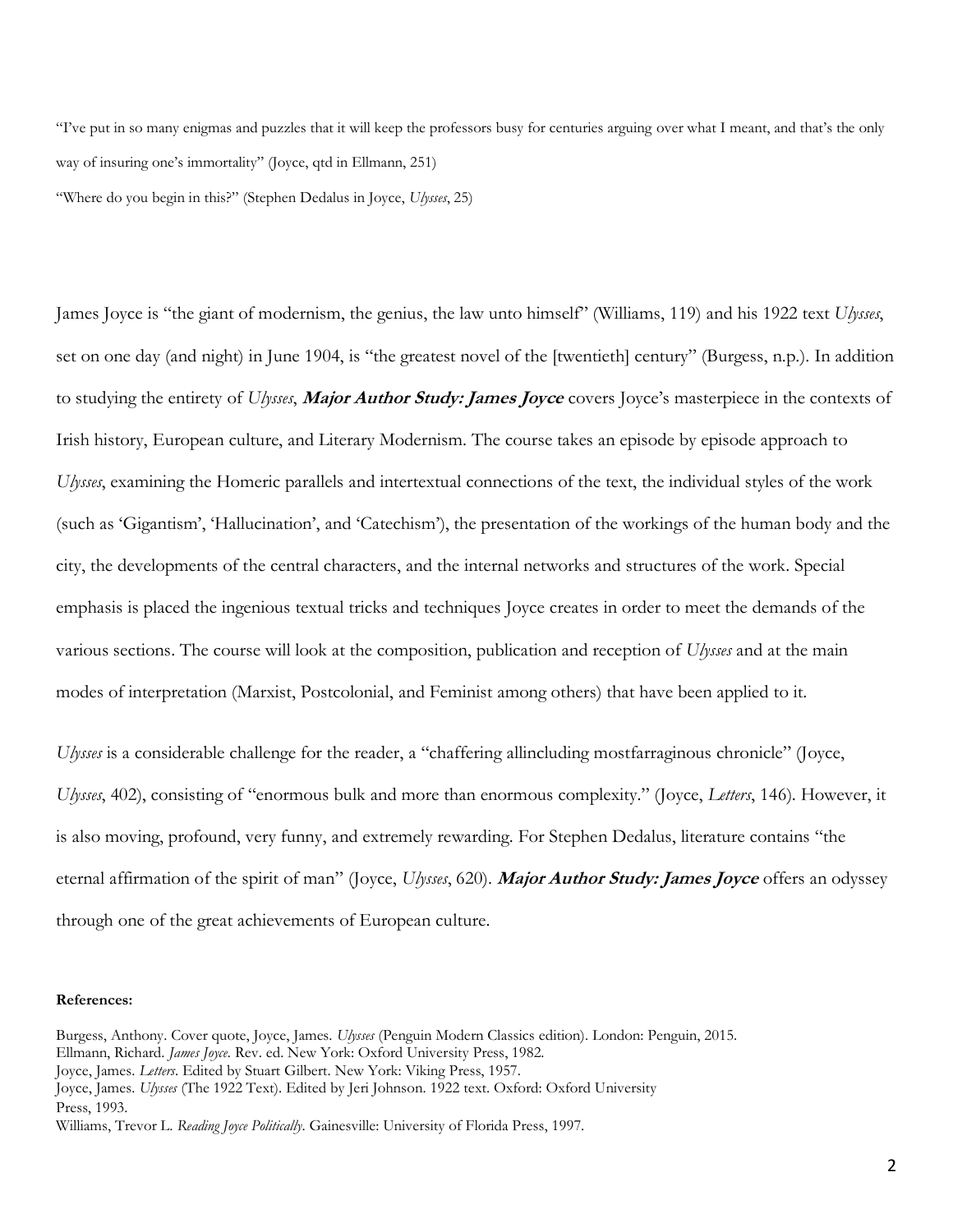## **Seminar Schedule (subject to minor changes)**

| Week One    | Joyce, Ireland, and Modernism                                                   |
|-------------|---------------------------------------------------------------------------------|
| Week Two    | Ulysses: 'Telemachus', 'Nestor', and 'Proteus'                                  |
| Week Three  | Ulysses: 'Calypso', 'Lotus Eaters' and 'Hades'                                  |
| Week Four   | Ulysses: 'Aeolus' and 'Lestrygonians'                                           |
| Week Five   | Ulysses: 'Scylla and Charybdis'                                                 |
| Week Six    | Ulysses: 'Wandering Rocks' and 'Sirens'                                         |
| Week Seven  | Ulysses: 'Cyclops' and 'Nausicaa'                                               |
| Week Eight  | Ulysses: 'Oxen of the Sun'                                                      |
| Week Nine   | Ulysses: 'Circe'                                                                |
| Week Ten    | Ulysses: 'Eumaeus' and 'Ithaca'                                                 |
| Week Eleven | Ulysses: 'Penelope', A brief introduction to Finnegans<br>Wake, course revision |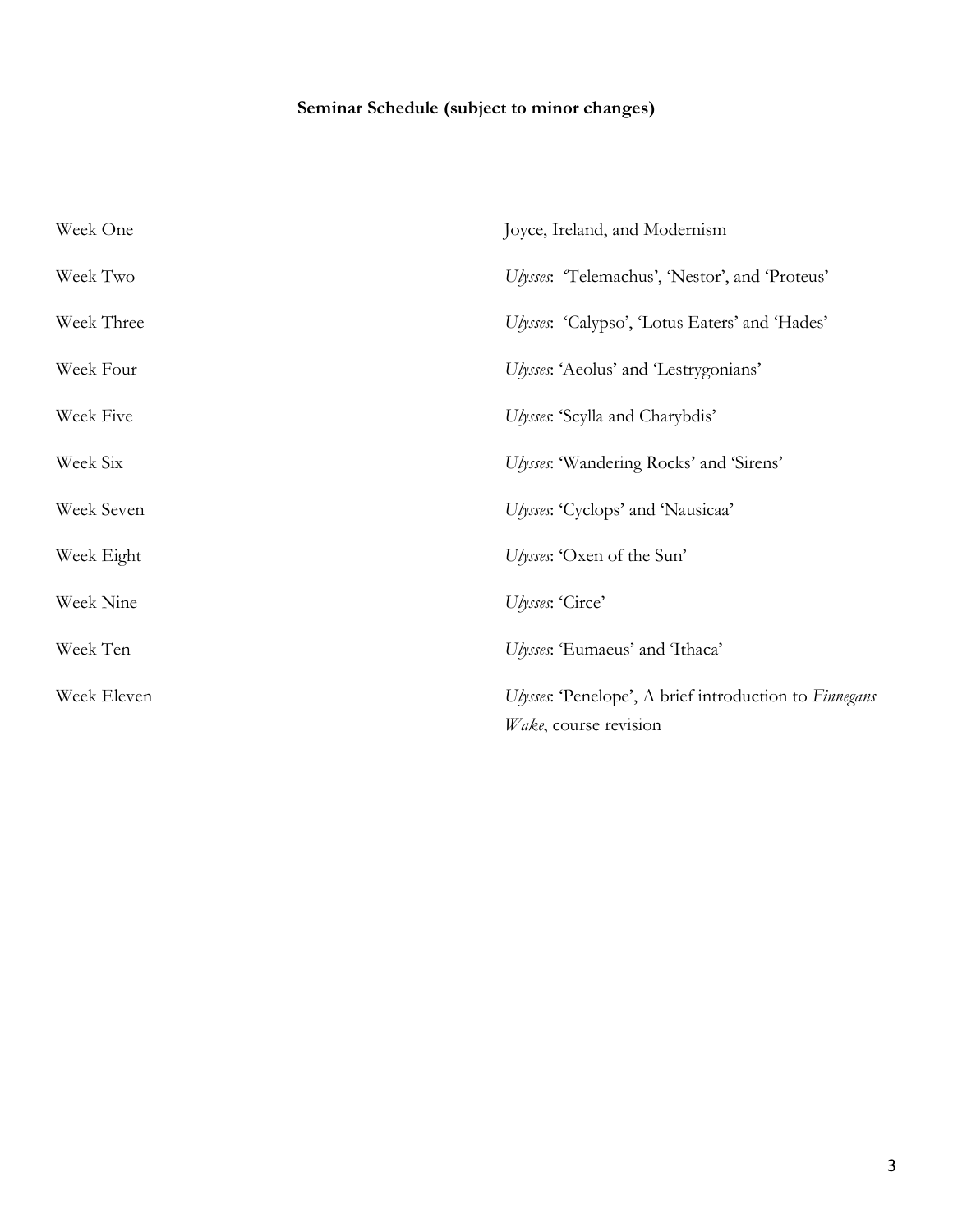### **Core text**

Students are requested to purchase the Oxford World's Classics edition of *Ulysses*, the '1922 Text', edited by Jeri Johnson (Oxford: Oxford University Press, 1993). Further reading material will be made available on Edventure/Blackboard.

### **Assessment**

Students will be assessed by:

- a. Class participation: 15%
- b. Essay (3500 words): 35%
- c. Final 2.5-hour written examination (50%)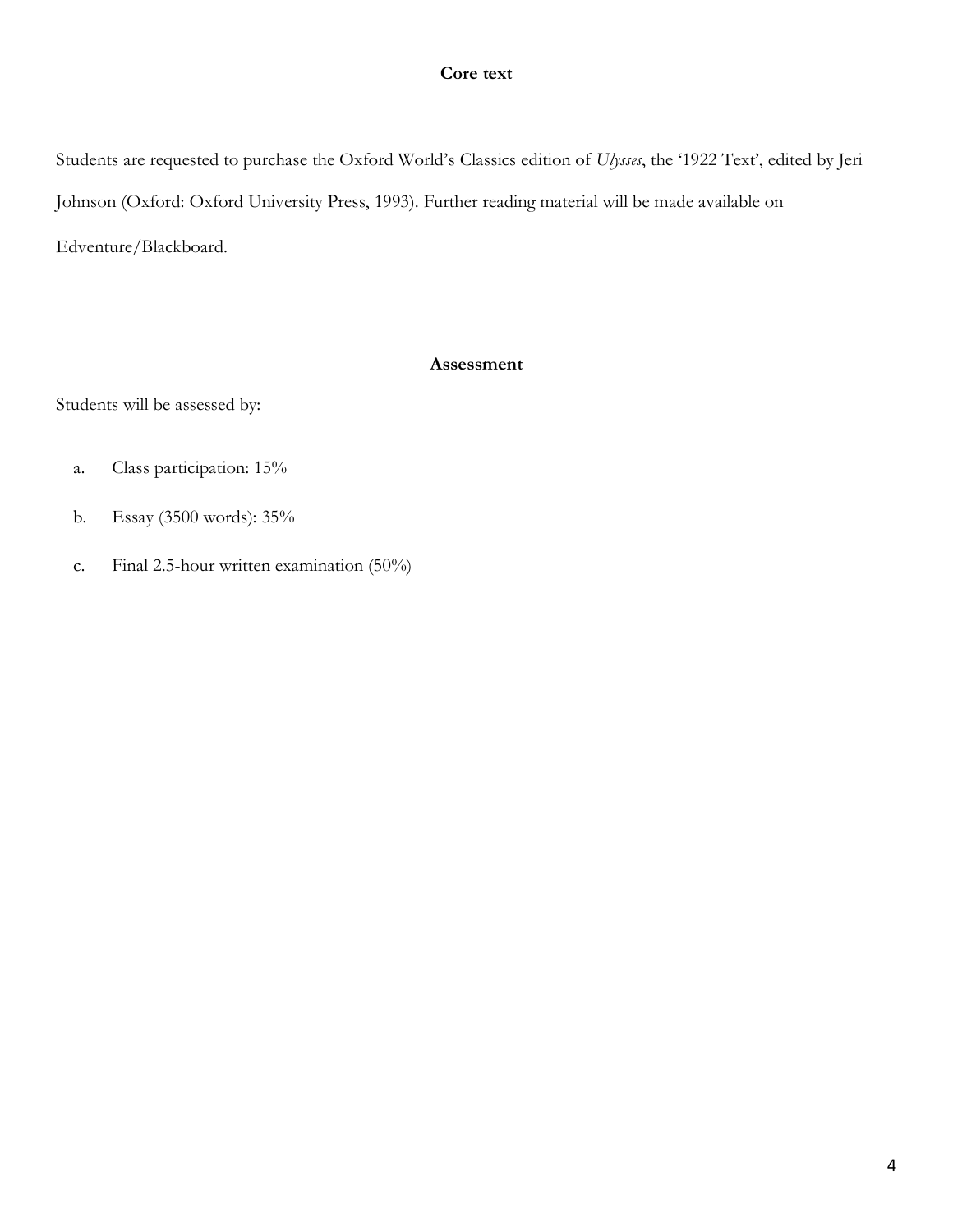#### **Further reading**

Atherton, James S. *The Books at the Wake*. London: Faber and Faber, 1959.

Attridge, Derek (Ed). *The Cambridge Companion to James Joyce*. Cambridge: Cambridge University Press, 1990.

Attridge, Derek and Ferrer, Daniel (Eds.). *Post-Structuralist Joyce*. Cambridge: Cambridge University Press, 1984.

Barlow, Richard. *The Celtic Unconscious: Joyce and Scottish Culture*. Notre Dame: University of Notre Dame Press, 2017.

Beckman, Richard. *Joyce's Rare View: The Nature of Things in Finnegans Wake*. Gainesville: University of Florida Press, 2007.

Begnal, Michael H. *Dreamscheme*. New York: Syracuse University Press, 1988.

Beja, Morris and Norris, David (Eds). *Joyce in the Hibernian Metropolis*. Columbus: Ohio State University Press, 1996.

Benstock, Bernard. *Joyce-Again's Wake*. Seattle and London: University of Washington Press, 1965.

Birmingham, Kevin. *The Most Dangerous Book: The Battle for James Joyce's "Ulysses*.*"* London: Head of Zeus, 2015.

Bishop, John. *Joyce's Book of the Dark*. Madison: The University of Wisconsin Press, 1986.

Bowen, Zack. *Bloom's Old Sweet Song: Essays on Joyce and Music*. Gainesville: University Press of Florida, 1995.

Blamires, Harry. *The New Bloomsday Book: A Guide Through Ulysses*. London: Routledge, 1996.

Brivic, Sheldon. *Joyce between Freud and Jung.* Port Washington: Kennikat Press Corp, 1980.

Brivic, Sheldon. *Joyce the Creator*. Madison: The University of Wisconsin Press, 1985.

Brooker, Joseph. *Joyce's Critics: Transitions in Reading and Culture*. Madison: The University of Wisconsin Press, 2004.

Brown, Richard. *James Joyce and Sexuality*. Cambridge: Cambridge University Press, 1989.

Brown, Terence. "Calypso: Myth, Method, Moment" in *Studies on Joyce's Ulysses*, edited by Jacqueline Genet and Wynne Hellegouarc'h, 9–20. Caen: Presses Universitaires de Caen, 1991.

Budgen, Frank. 'James Joyce: An Encounter with Homer' in Steiner, George and Fagles, Robert (Eds). *Homer: A Collection of Critical Essays*. Englewood Cliffs, New Jersey: Prentice-Hall, 1962, pp. 156-157.

Budgen, Frank. *James Joyce and the Making of "Ulysses," and Other Writings*. Oxford: Oxford University Press, 1972.

Bulson, Eric. *The Cambridge Introduction to James Joyce*. Cambridge: Cambridge University Press, 2006.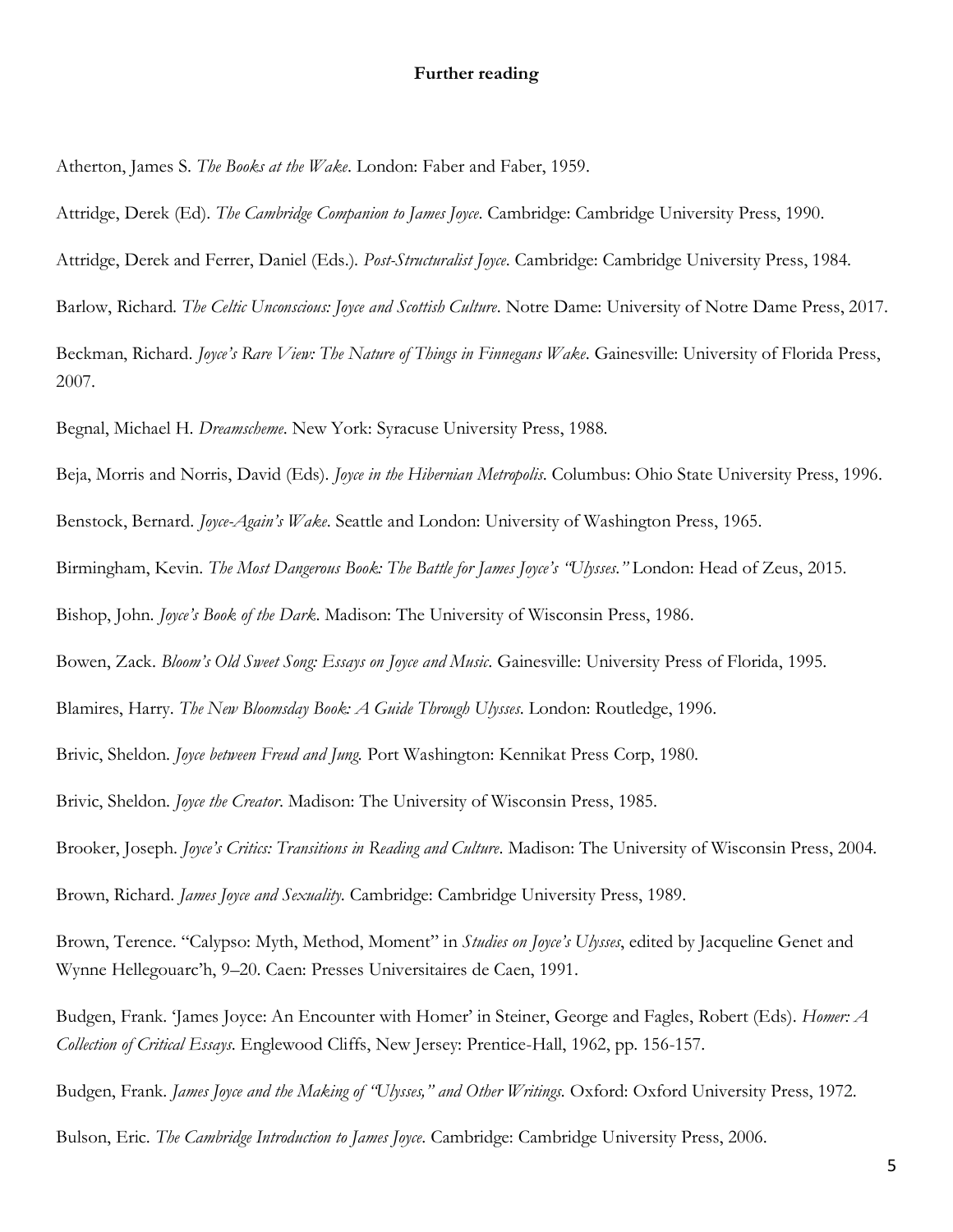Cairns, David and Richards, Shaun. *Writing Ireland: Colonialism, Nationalism and Culture*. Manchester: Manchester University Press, 1988.

Castle, Gregory. *Modernism and the Celtic Revival*. Cambridge: Cambridge University Press, 2001.

Cheng, Vincent J. *Joyce, Race, and Empire*. Cambridge: Cambridge University Press, 1995.

Cixous, Hélène. *The Exile of James Joyce* (translated by Sally Purcell). London: John Calder, 1976.

Connolly, S.J. (Ed.). *The Oxford Companion to Irish History*. Oxford: Oxford University Press, 1998.

Cosgrave, Brian. *James Joyce's Negations: Irony, Indeterminacy and Nihilism in "Ulysses," and Other Writings*. Dublin: University College Dublin Press, 2007.

Deane, Seamus. *Celtic Revivals: Essays in Modern Irish Literature 1880–1980*. London: Faber and Faber, 1985.

Deane, Seamus. *Heroic Styles: The Tradition of an Idea*. Derry: Field Day, 1984.

Deane, Seamus. *Strange Country: Modernity and Nationhood in Irish Writing Since 1790*. Oxford: Oxford University Press, 1997.

Duffy, Enda. *The Subaltern Ulysses*. Minneapolis: Minnesota University Press, 1994.

Eliot, T.S. 'Ulysses, Order and Myth' in Carter, Mia and Friedman, Alan Warren (eds). *Modernism and Literature: An Introduction and Reader*. London and New York: Routledge, 2013, pp. 503–505.

Ellmann, Richard. *James Joyce* (Revised Edition). New York: Oxford University Press, 1982.

Ellmann, Richard. *The Consciousness of Joyce*. New York and Toronto: Oxford University Press, 1977.

Ellmann, Richard. *Ulysses on the Liffey*. New York: Oxford University Press, 1972.

Fahy, Catherine (Ed.). *The James Joyce – Paul Léon Papers in the National Library of Ireland – A Catalogue*. Dublin: The National Library of Ireland, 1992.

Fairhall, James. *James Joyce and the Question of History*. Cambridge: Cambridge University Press, 1993.

Fargnoli, A. Nicholas and Gillespie, Michael Patrick. *Critical Companion to James Joyce: A Literary Reference to His Life and Work*. New York: Infobase, 2006.

Fogarty, Anne and Martin, Timothy (Eds.)*. Joyce on the Threshold*. Gainesville: University Press of Florida, 2005.

Foster, R. F. *Modern Ireland 1600* – *1972*. New York: Penguin, 1988.

French, Marilyn. *The Book as World*. Cambridge, MA and London: Harvard University Press, 1976.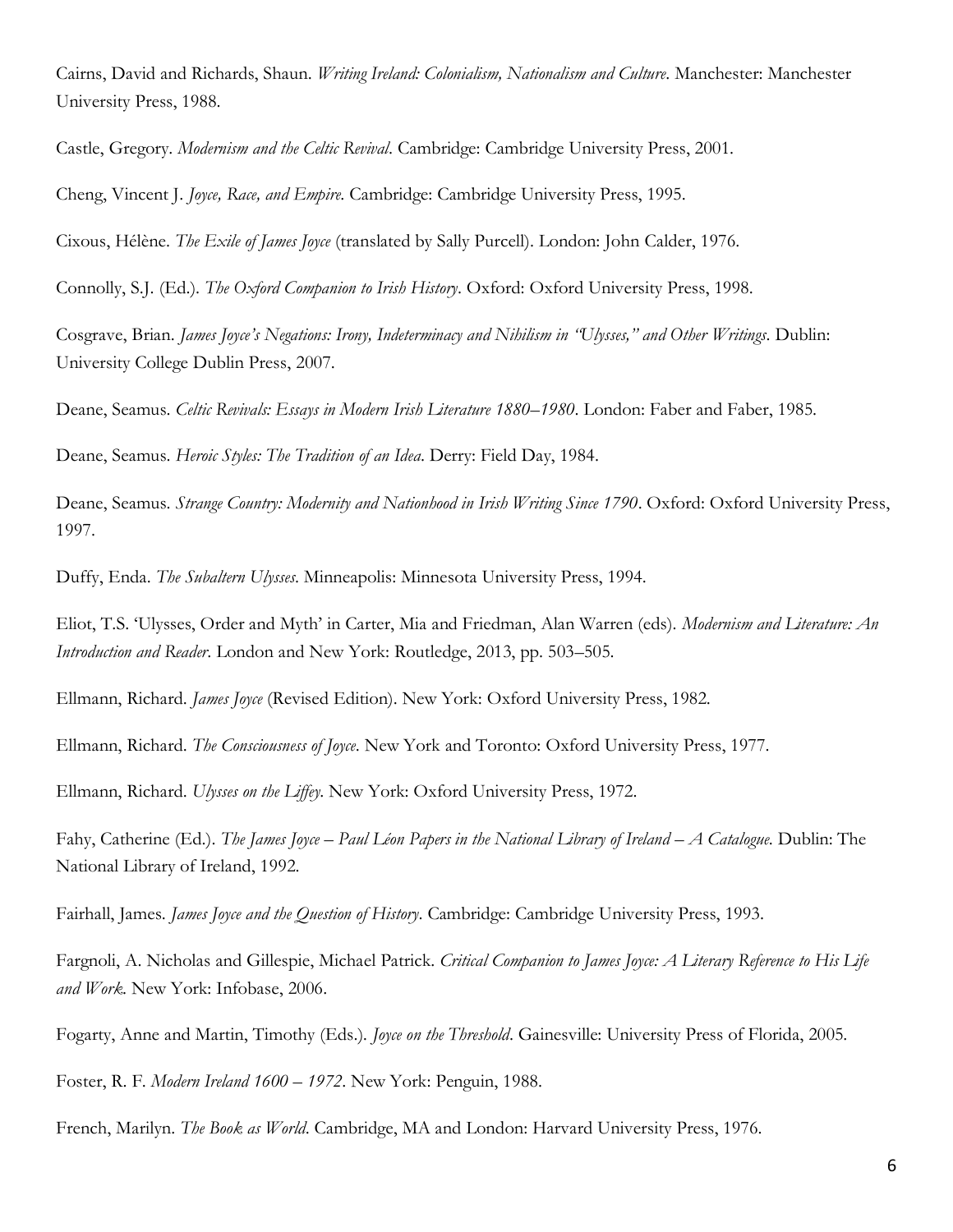Friedman, Susan Stanford (Ed.). *Joyce – The Return of the Repressed*. Ithaca: Cornell University Press, 1993.

Garvin, John. *James Joyce's Disunited Kingdom*. Dublin: Gill and MacMillian, 1976.

Gibson, Andrew. *Joyce's Revenge*. Oxford: Oxford University Press, 2002.

Gibson, Andrew and Platt, Len (Eds.). *Joyce, Ireland, Britain*. Gainesville: University Press of Florida, 2006.

Gifford, Douglas and Seidman, Robert J. *Ulysses Annotated – Notes for James Joyce's Ulysses*. Berkeley: University of California Press, 1988.

Gilbert, Stuart. *James Joyce's Ulysses*. London: Faber and Faber, 1930.

Gilbert, Stuart. *Letters of James Joyce Volume I*. London: Faber and Faber, 1957.

Glasheen, Adaline. *A Census of Finnegans Wake*. London: Faber and Faber, 1956.

Gordon, John. *Finnegans Wake: A Plot Summary*. Dublin: Gill & Macmillan, 1986.

Hart, Clive. *Structure and Motif in Finnegans Wake*. London: Faber and Faber, 1962.

Hart, Clive. *A Concordance to Finnegans Wake*. Minneapolis: University of Minnesota Press, 1963.

Hart, Clive and Hayman, David (eds). *James Joyce's Ulysses: Critical Essays*. Berkeley and Los Angeles: University of California Press, 1974, pp. 29–50.

Hayman, David. *The "Wake" in Transit*. Ithaca and London: Cornell University Press, 1990.

Hodgart, Matthew J. C. and Worthington, Mabel P. *Song in the Works of James Joyce*. New York: Columbia University Press, 1959.

Hofheinz, Thomas C. *Joyce and the Invention of Irish History*. Cambridge: Cambridge University Press, 1995.

Hulle, Dirk van (Ed.). *James Joyce: The Study of Languages*. Brussels: Peter Lang, 2002.

Kenner, Hugh. *Ulysses* (Revised Edition). Baltimore and London: The Johns Hopkins University Press, 1987.

Kiberd, Declan. *Inventing Ireland: The Literature of the Modern Nation*. London: Vintage, 1996.

Kiberd, Declan. *Ulysses and Us: The Art of Everyday Living in Joyce's Masterpiece*. New York and London: Norton, 2009.

Killeen, Terence. *Ulysses Unbound*. Bray: Wordwell, 2004.

Kitcher, Philip. *Joyce's Kaleidoscope*. Oxford: Oxford University Press, 2007.

Kuch, Peter. *Irish Divorce / Joyce's Ulysses*. New York: Palgrave, 2017.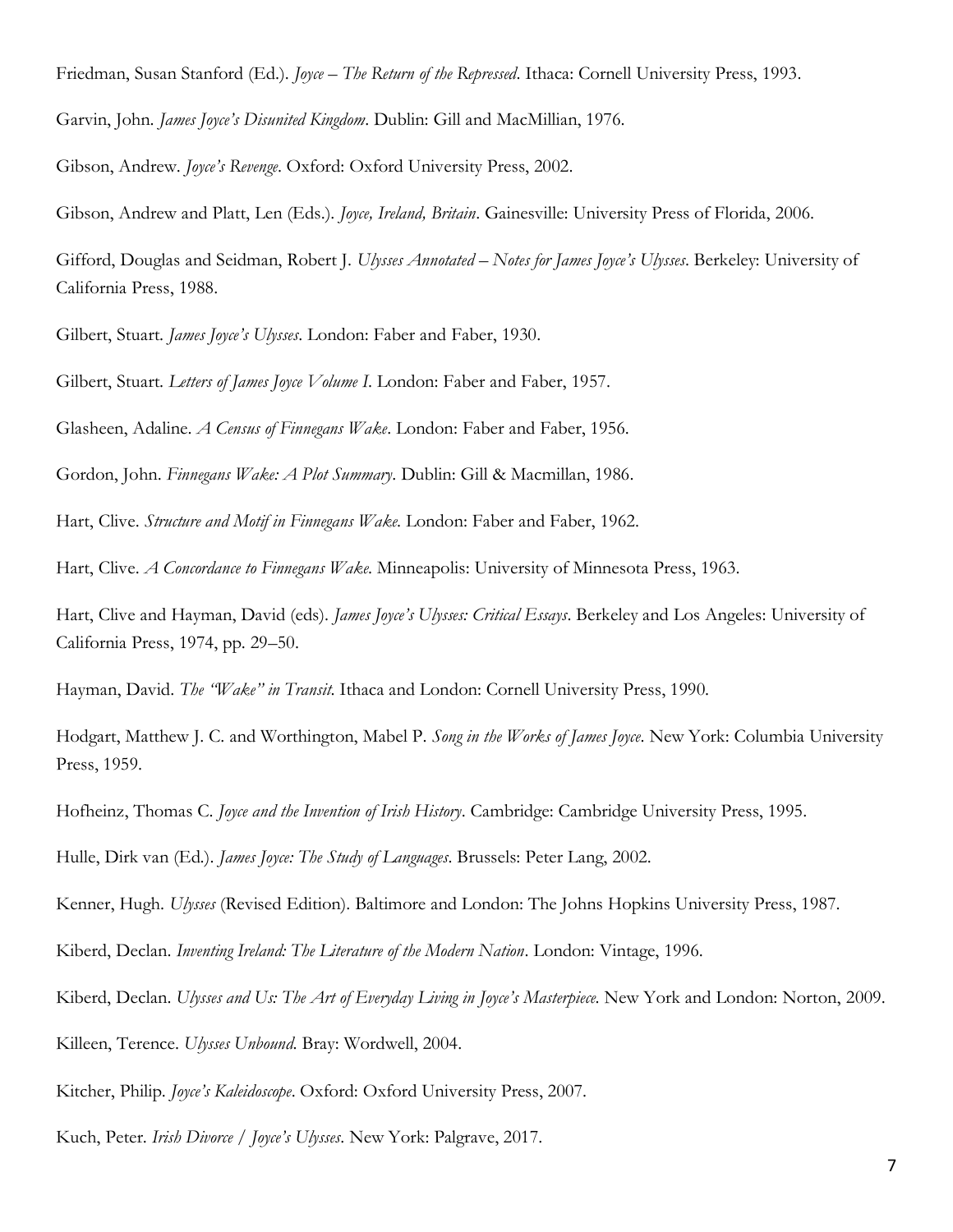Latham, Sean (Ed). *The Cambridge Companion to Ulysses*. Cambridge: Cambridge University Press, 2014.

Lawrence, Karen. *The Odyssey of Style in Ulysses*. Princeton: Princeton University Press, 1981.

Lee, J. J. *Ireland 1912-1985 Politics and Society.* Cambridge: Cambridge University Press, 1989.

Lernout, Geert and Van Mierlo, Wim (Eds.). *The Reception of James Joyce in Europe* (Two volumes). London and New York: Thoemmes Continuum, 2004.

Levin, Harry. *James Joyce: A Critical Introduction* (Revised Edition). London: Faber and Faber, 1960.

Litz, A. Walton. *Art of James Joyce: Method and Design in Ulysses and Finnegans Wake*. Oxford: Oxford University Press, 1961.

MacCabe, Colin. *James Joyce and the Revolution of the Word*. New York: MacMillan, 1978.

MacCarthy, Patrick A. *Critical Essays on James Joyce's Finnegans Wake.* New York: Macmillan Publishing Company, 1992.

MacCarthy, Patrick A. *The Riddles of Finnegans Wake*. Cranbury, New Jersey: Associated University Press, Inc., 1980.

Manganiello, Dominic. *Joyce's Politics*. London, Boston and Henley: Routledge and Kegan Paul, 1980.

McCourt, John. *The Years of Bloom: James Joyce in Trieste 1904 – 1920*. Dublin: Lilliput, 2000.

McDonald, Michael Bruce. '"Circe" and the Uncanny, or Joyce from Freud to Marx' in *James Joyce Quarterly*, Vol. 33, No. 1 (Fall, 1995), pp. 49–68.

McGee, Patrick. *Joyce Beyond Marx.* Gainesville: University of Florida Press, 2001. McHugh, Roland. *Annotations to Finnegans Wake* (Revised Edition). Baltimore: The Johns Hopkins University Press, 1991.

McHugh, Roland. *The Finnegans Wake Experience* (Third Edition). Baltimore, The Johns Hopkins University Press, 2006.

Mink, Louis O. *A Finnegans Wake Gazetteer*. Bloomington and London: Indiana University Press, 1978.

Newman, Robert D., and Weldon Thornton, eds. *Joyce's "Ulysses": The Larger Perspective*. Newark: University of Delaware Press / London: Associated University Presses, 1987.

Nolan, Emer. *James Joyce and Nationalism*. London and New York: Routledge, 1995.

Nolan, Emer. 'State of the Art' in Attridge, Derek and Howes, Marjorie (Eds.), *Semicolonial Joyce*. Cambridge: Cambridge University Press, 2000. pp. 78–95.

Noon, William T. *Joyce and Aquinas*. New Haven: Yale University Press, 1957.